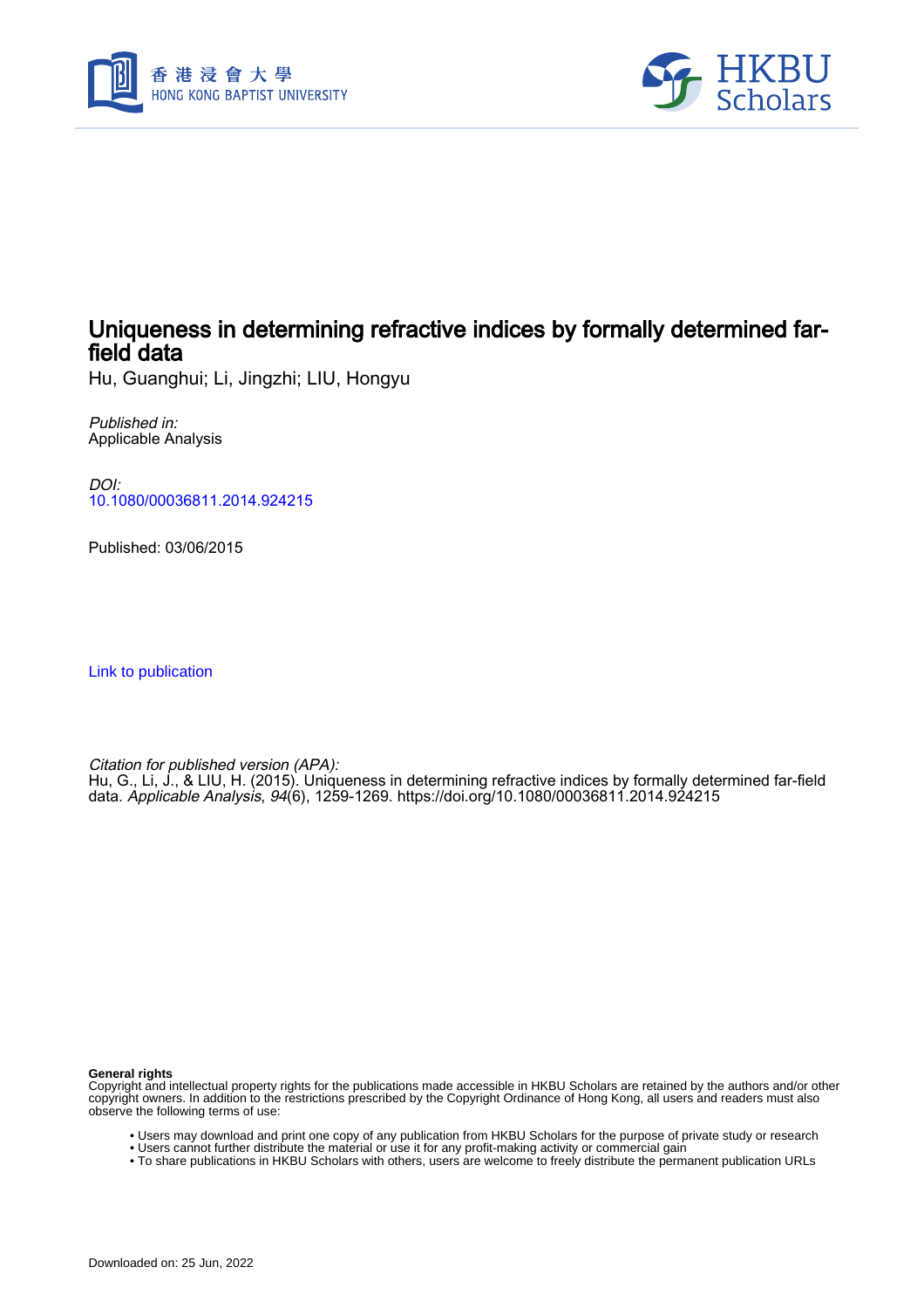# Uniqueness in Determining Refractive Indices by Formally-determined Far-field Data

Guanghui Hu<sup>∗</sup> , Hongyu Liu†

#### Abstract

We present two uniqueness results for the inverse problem of determining an index of refraction by the corresponding acoustic far-field measurement encoded into the scattering amplitude. The first one is a local uniqueness in determining a variable index of refraction by the fixed incident-direction scattering amplitude. The inverse problem is formally posed with such measurement data. The second one is a global uniqueness in determining a constant refractive index by a single far-field measurement. The arguments are based on the study of certain nonlinear and non-selfadjoint interior transmission eigenvalue problems.

## 1 Introduction

This note is concerned with the inverse acoustic scattering problem of recovering the refractive index of an inhomogeneous medium. Suppose in the homogeneous space, there is an inhomogeneity. In order to determine the inhomogeneity, one sends a certain detecting wave field. The propagation of the detecting wave field will be perturbed when meeting the inhomogeneity. The *perturbation* is the so-called *scattering* in the literature. The inverse problem is to recover the inhomogeneity by measuring the corresponding scattering wave field. The study of inverse scattering problems lies in the core of many areas of science and technology, such as radar and sonar, geophysical exploration, medical imaging, nondestructive testing, and remote sensing etc.; see [2, 3, 10, 14, 23, 27] and the references therein.

Throughout, we shall take the incident field to be the time-harmonic acoustic plane wave of the form  $u^{i}(x) := e^{ikx \cdot d}$ ,  $x \in \mathbb{R}^{N}$  with  $N \geq 2$ , where  $k \in \mathbb{R}_{+}$  is the wave number and  $d \in \mathbb{S}^{N-1}$  is the impinging direction. The optical property of the homogeneous space is described an index of refraction  $n(x)$ , which is normalized to be 1, whereas in an open domain  $\Omega$  accommodating the inhomogeneity, it is assumed that  $n(x) - 1 \not\equiv 0, x \in \Omega$ . We assume that  $\Omega$  is a bounded Lipschitz domain with  $\mathbb{R}^N \setminus \overline{\Omega}$  connected, and that the

<sup>∗</sup>Weierstrass Institute (WIAS), Mohrenstr. 39, 10117 Berlin, Germany. Email: hu@wias-berlin.de

<sup>†</sup>Department of Mathematics and Statistics, University of North Carolina, Charlotte, NC 28223, USA.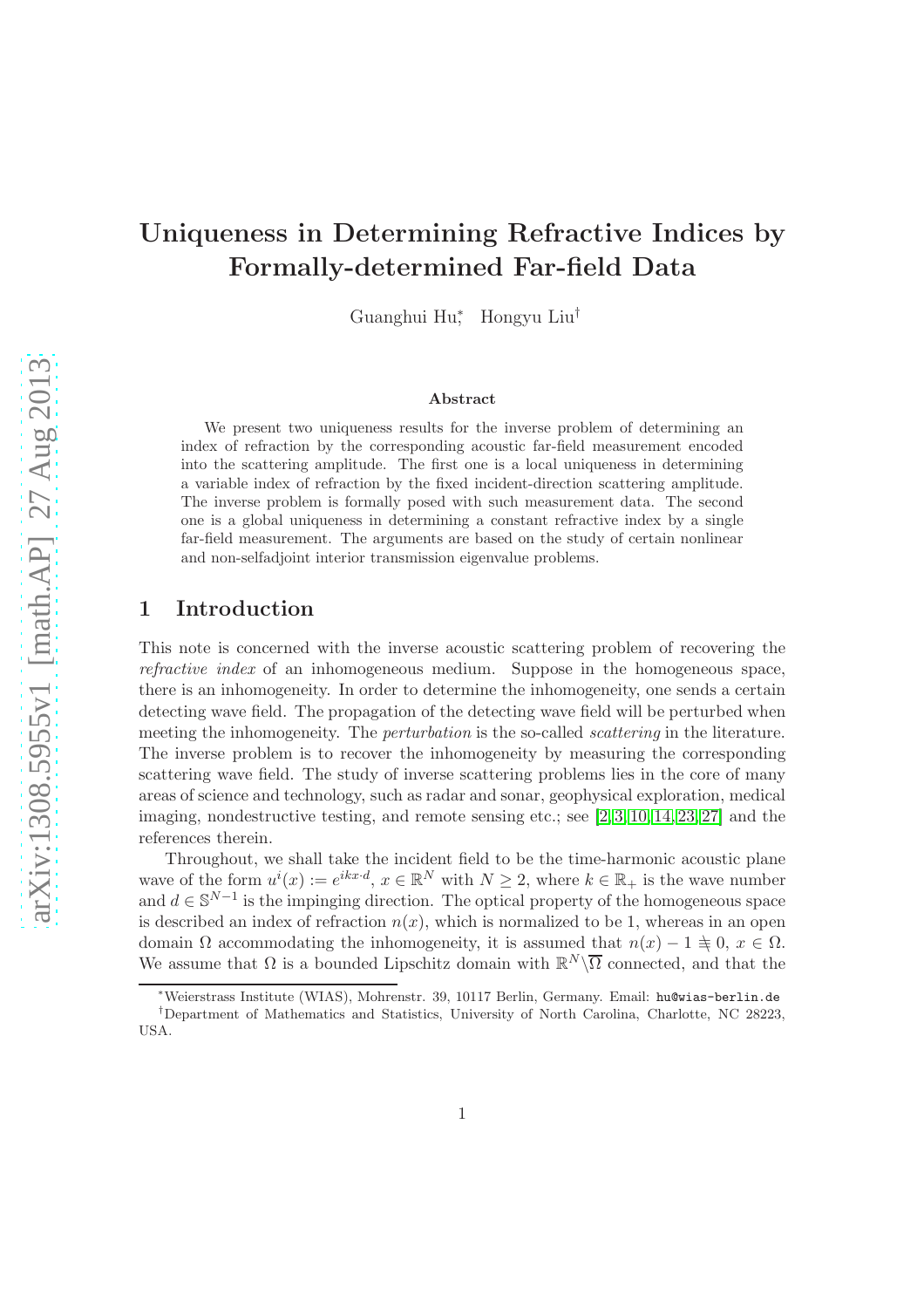refractive index  $n(x) \in L^{\infty}(\Omega)$  satisfying  $||n-1||_{L^{\infty}(\Omega)} \geq \epsilon_0 > 0$ . The wave propagation is governed by the following Helmholtz equation

$$
\Delta u(x) + k^2 n^2(x) u(x) = 0, \quad x \in \mathbb{R}^N,
$$
\n(1.1)

where  $u(x)$  denotes the wave pressure. We seek a solution  $u \in H_{loc}^1(\mathbb{R}^N)$  such that

$$
u(x) = u^{i}(x) + u^{s}(x), \quad x \in \mathbb{R}^{N} \backslash \overline{\Omega}.
$$
 (1.2)

 $u<sup>s</sup>(x)$  is called the scattered wave field, which satisfies the so-called Sommerfeld radiation condition,

$$
\lim_{|x| \to \infty} |x|^{\frac{N-1}{2}} \left\{ \frac{\partial u^s(x)}{\partial |x|} - ik u^s(x) \right\} = 0.
$$
\n(1.3)

The well-posedness of the scattering system  $(1.1)$ – $(1.3)$  is well understood (cf. [14,17]). Particularly,  $u^s$  admits the following asymptotic expansion

$$
u^{s}(x) = \frac{e^{ik|x|}}{|x|^{\frac{N-1}{2}}} u_{\infty}(\hat{x}; d, k) + \mathcal{O}\left(\frac{1}{|x|^{\frac{N}{2}}}\right), \quad |x| \to +\infty,
$$
 (1.4)

which holds uniformly in all directions  $\hat{x} := x/|x|, x \in \mathbb{R}^N$ .  $u_{\infty}(\hat{x}; d, k)$  is known as the scattering amplitude. By the celebrated Rellich's Lemma (cf. [10]), the scattering amplitude  $u_{\infty}(\hat{x})$  encodes all the information of the scattered wave field  $u^{s}(x)$ . The inverse scattering problem that we consider in the present study is to recover the scatterer  $(\Omega, n)$  by knowledge of  $u_{\infty}(\hat{x}; d, k)$ . If one introduces an operator F which sends the scatterer  $(\Omega, n)$  to the corresponding scattering amplitude, then the inverse scattering problem can be abstractly formulated as the following operator equation

$$
\mathcal{F}(n) = u_{\infty}(\hat{x}; d, k). \tag{1.5}
$$

It is easy to verify that the operator equation (1.5) is nonlinear and also widely known to be ill-posed (cf.  $[10, 14]$ ).

One of the foundational issues in the inverse scattering problem is the uniqueness/identifiability: can one really identify the scatterer by the measurement? how many measurement data one should use for the identification? Mathematically, the uniqueness issue can be stated as follows. Let  $n_1$  and  $n_2$  be two refractive indices with the scattering amplitudes  $u_{\infty}^1(\hat{x}; d, k)$  and  $u_{\infty}^2(\hat{x}; d, k)$ . Then

$$
u_{\infty}^{1}(\hat{x}; d, k) = u_{\infty}^{2}(\hat{x}; d, k) \quad \text{iff} \quad n_{1} = n_{2}. \tag{1.6}
$$

The study on uniqueness is usually very difficult and challenging. Intensive efforts have been devoted to the unique determination of many inverse scattering problems and quite different technical treatments and mathematical theories are needed with different problems. Some significant developments have been achieved for several representative inverse scattering problems; see [2,10,14,20,26,27] and the references therein. The classical uniqueness for the inverse problem (1.5) is due to Sylvester and Uhlmann (cf. [25];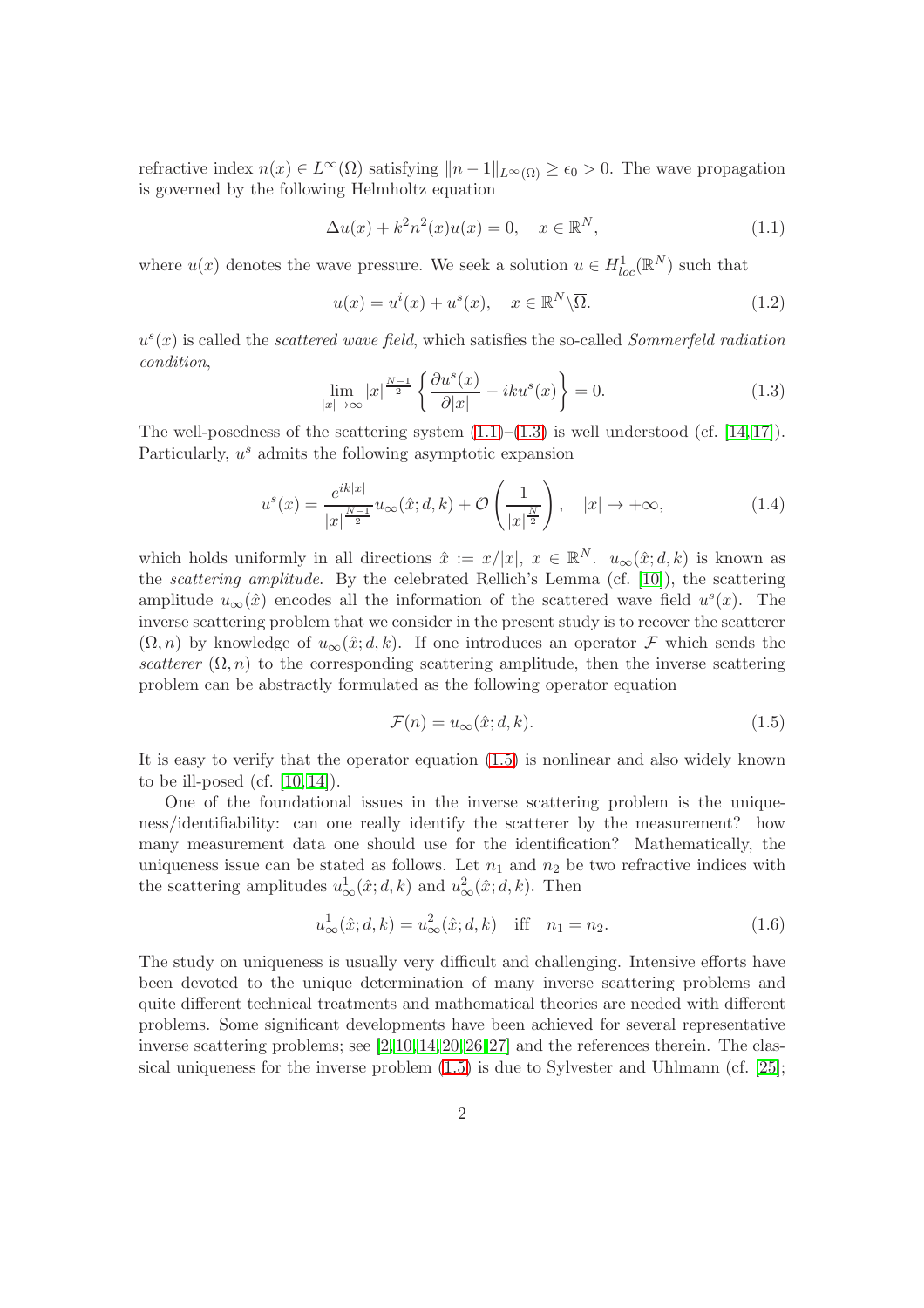see also [10,14,21]). It is shown that in  $\mathbb{R}^N$ ,  $N \geq 3$ ,  $u_{\infty}(\hat{x}; d, k)$  with a fixed  $k \in \mathbb{R}_+$  and all  $(\hat{x}, d) \in \mathbb{S}^{N-1} \times \mathbb{S}^{N-1}$  uniquely determines  $n(x)$ . Here, we note that the measurement data used are over-determined. Indeed, one can easily count the *dimensions* of the known (namely  $u_{\infty}(\hat{x}; d, k)$ ) and the unknown (namely  $n(x)$ ), are respectively  $2N - 2$ and  $N$ . By *dimension*, we mean the number of independent variables in a set. Clearly, one has  $2N - 2 > N$  if  $N \geq 3$ . This motivates us to consider the unique determination of the refractive index function  $n(x)$  by  $u_{\infty}(\hat{x}; d, k)$  with a fixed  $d \in \mathbb{S}^{N-1}$  and all  $(\hat{x}, k) \in \mathbb{S}^{N-1} \times \mathbb{R}_+$ . It is easily seen that the inverse scattering problem is formally posed with such measurement data. Since  $u_{\infty}(\hat{x}; d, k)$  is (real) analytic with all its arguments and due to analytic continuation, the measurement data set could be replaced by  $u_{\infty}(\hat{x}; d, k)$  for a fixed  $d \in \mathbb{S}^{N-1}$ , and all  $(\hat{x}, k) \in \Lambda$ , where  $\Lambda$  is any open subset of  $\mathbb{S}^{N-1} \times \mathbb{R}_+$ . To our best knowledge, there is no uniqueness result in the literature by using such a formally-determined data set. Our study connects to that of the nonlinear and non-selfadjoint interior transmission eigenvalue problems, which was first introduced by Colton and Monk in  $[11]$ , and were recently extensively studied; see  $[6, 9, 22, 24]$  and the references therein. We conjecture that the uniqueness can be established in a very generic setting by using the formally-determined data set. However, in Section 2, we shall only present a local uniqueness result in determining a variable refractive index, by directly implementing the discreteness of interior transmission eigenvalues due to Sylvester in [24]. Our main contribution in Section 2 is to bridge the study on uniqueness of the inverse scattering problem and that on the interior transmission eigenvalue problems, which in our hope might open up some new directions of research in the relevant field. In Section 3, a much more interesting uniqueness result is derived in determining a constant refractive index by a single far-field measurement, namely  $u_{\infty}(\hat{x}; d, k)$  with both d and k fixed, and all  $\hat{x} \in \mathbb{S}^{N-1}$ . This is based on showing that there is a lower bound for the positive interior transmission eigenvalues. The uniqueness by a single far-field measurement is extremely challenging for inverse scattering problems in the literature; see Section 4 for more discussion on this aspect.

# 2 Local uniqueness in determining a variable refractive index

Throughout, we let  $n_*$  and  $n^*$  be two positive constants such that  $n_* < n^*$ . Let  $(\Omega, n_j)$ ,  $j = 1, 2$ , be two inhomogeneous media as described in Section 1 satisfying  $n_* \leq n_j(x) \leq$  $n<sup>*</sup>$  for  $x \in Ω$ . The scattering problem (1.1)–(1.3) corresponding to (Ω, n<sub>j</sub>) can be easily formulated as the following transmission eigenvalue problem: find a pair of solutions  $(u_j, u_j^s) \in H^1(\Omega) \times H^1_{loc}(\mathbb{R}^N \backslash \overline{\Omega})$  such that

$$
\begin{cases}\n\Delta u_j + k^2 n_j^2 u_j = 0 & \text{in } \Omega, \\
\Delta u_j^s + k^2 u_j^s = 0 & \text{in } \mathbb{R}^N \setminus \overline{\Omega}, \\
u_j = u_j^s + u^i, \quad \frac{\partial u_j}{\partial \nu} = \frac{\partial u_j^s}{\partial \nu} + \frac{\partial u^i}{\partial \nu} \\
\lim_{|x| \to \infty} |x|^{\frac{N-1}{2}} \left\{ \frac{\partial u_j^s(x)}{\partial |x|} - ik u_j^s(x) \right\} = 0,\n\end{cases}
$$
\n(2.1)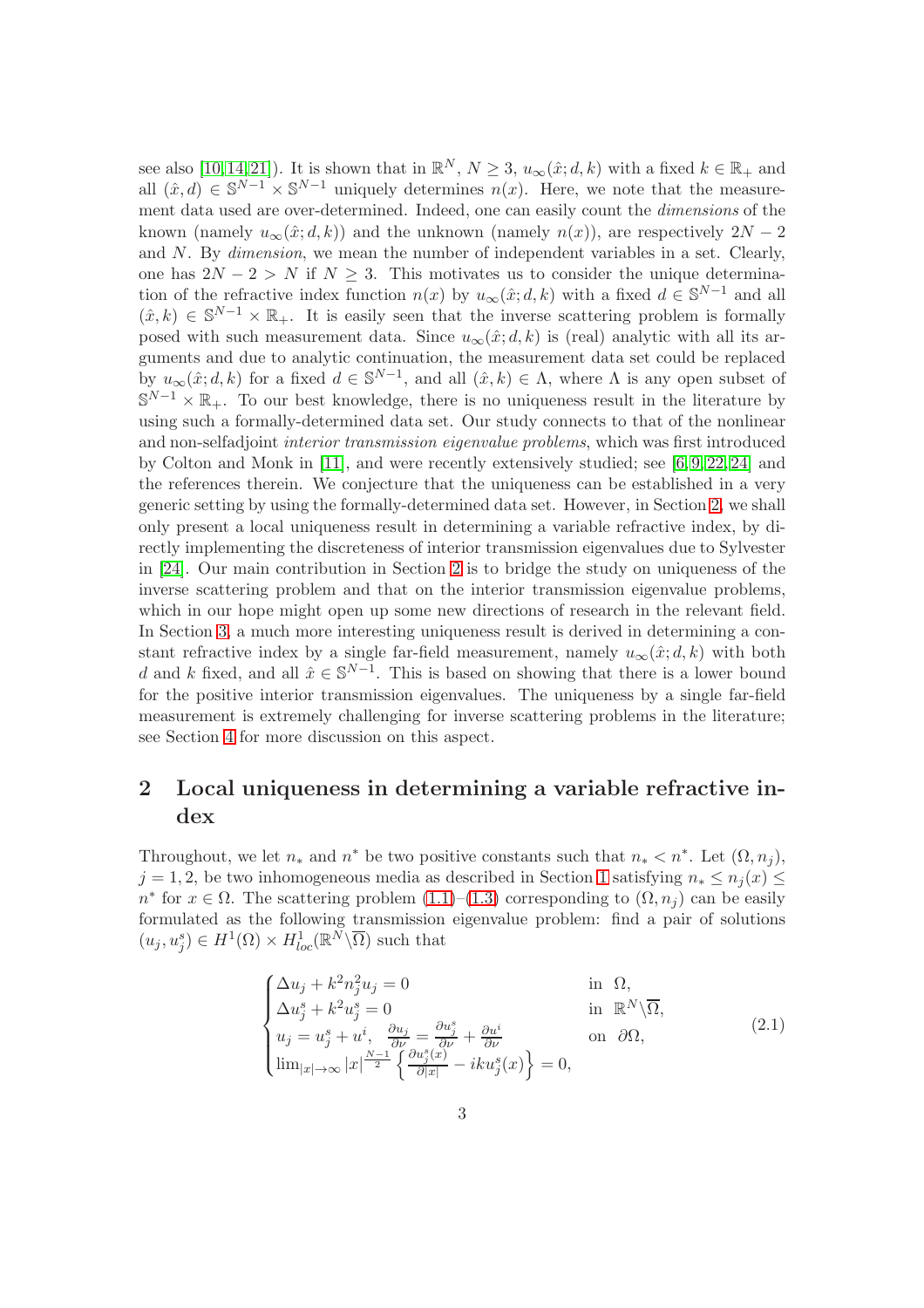where  $\nu$  denotes the exterior unit normal vector to  $\partial\Omega$ . We let  $u^j_{\infty}(\hat{x}; d, k)$  be the scattering amplitude of (2.1). Suppose that for a fixed  $d \in \mathbb{S}^{N-1}$  and a fixed  $k \in \mathbb{R}_+$ ,

$$
u_{\infty}^{1}(\hat{x}; d, k) = u_{\infty}^{2}(\hat{x}; d, k) \text{ for } \hat{x} \in \mathbb{S}^{N-1}.
$$
 (2.2)

Then by Rellich's Lemma (cf. [10]), we have

$$
u_1^s(x) = u_2^s(x), \quad x \in \mathbb{R}^N \backslash \overline{\Omega}, \tag{2.3}
$$

By (2.1) and (2.3), it is easy to see that  $(u_1, u_2) \in H^1(\Omega) \times H^1(\Omega)$  satisfies

$$
\begin{cases} \Delta u_1 + k^2 n_1^2 u_1 = 0 & \text{in } \Omega, \\ \Delta u_2 + k^2 n_2^2 u_2 = 0 & \text{in } \Omega, \\ u_1 = u_2, \ \ \frac{\partial u_1}{\partial \nu} = \frac{\partial u_2}{\partial \nu} & \text{on } \partial \Omega. \end{cases} \tag{2.4}
$$

Next, we show that  $(u_1, u_2)$  must be non-trivial solutions. It is easily seen that if either one of  $u_1$  and  $u_2$  is a trivial solution, then both of them are trivial solutions to  $(2.4)$ . Without loss of generality, we suppose that  $u_1 = 0$ . Then by (2.1), we have that

$$
u^{i} + u_{1}^{s} = \partial (u^{i} + u_{1}^{s})/\partial \nu = 0 \text{ on } \partial \Omega.
$$

Hence, by Holmgren's Theorem (cf. [10]), one must have that  $u^i + u_1^s = 0$  in  $\mathbb{R}^N \setminus \overline{\Omega}$ , which contradicts with the fact that

$$
\lim_{|x| \to \infty} |u_1^s(x) + e^{ikx \cdot d}| = 1.
$$

Hence,  $(u_1, u_2)$  is a pair of nontrivial solutions to (2.4). According to [11], k is an interior transmission eigenvalue to  $(2.4)$  with  $u_1$  and  $u_2$  being the corresponding eigenfunctions.

Based on the above observation, one can show the uniqueness (1.6) with a fixed  $d \in \mathbb{S}^{N-1}$  and all  $(\hat{x}, k) \in \mathbb{S}^{N-1} \times \mathbb{R}_+$  by absurdity as follows. If  $u^1_{\infty}(\hat{x}; d, k) = u^2_{\infty}(\hat{x}; d, k)$ for all  $(\hat{x}, k) \in \mathbb{S}^{N-1} \times \mathbb{R}_+$ , then by a similar argument to derive  $(2.4)$ , we know every  $k \in \mathbb{R}_+$  is an interior transmission eigenvalue with  $u^1(x; d, k)$  and  $u^2(x; d, k)$  being the corresponding eigenfunctions. If one can show that the interior transmission eigenvalues to (2.4) for certain admissible  $n_1$  and  $n_2$  are discrete, then one obviously arrives at a contradiction. However, such discreteness of the interior transmission eigenvalues for  $(2.4)$  is only available for certain restricted  $n_1$  and  $n_2$  in the literature. The connection discussed above obviously bridges the study on uniqueness of the inverse scattering problem and that on the interior transmission eigenvalue problems, which in our hope might open up some new directions of research in the relevant field.

Next, we present a local uniqueness result in determining a refractive index by using the fixed-incident-direction scattering amplitude.

**Theorem 2.1.** Let  $(\Omega, n)$  be an inhomogeneous medium with  $n_* < n(x) < n^*$  for  $x \in \Omega$ and let  $\varepsilon(x) \in L^{\infty}(\Omega)$ . Let  $u_{\infty}$  and  $v_{\infty}$  denote the scattering amplitudes corresponding to  $(\Omega, n)$  and  $(\Omega, n + \varepsilon)$ , respectively. If there exisit two positive constants  $\epsilon^+$  and  $\epsilon^-$ ,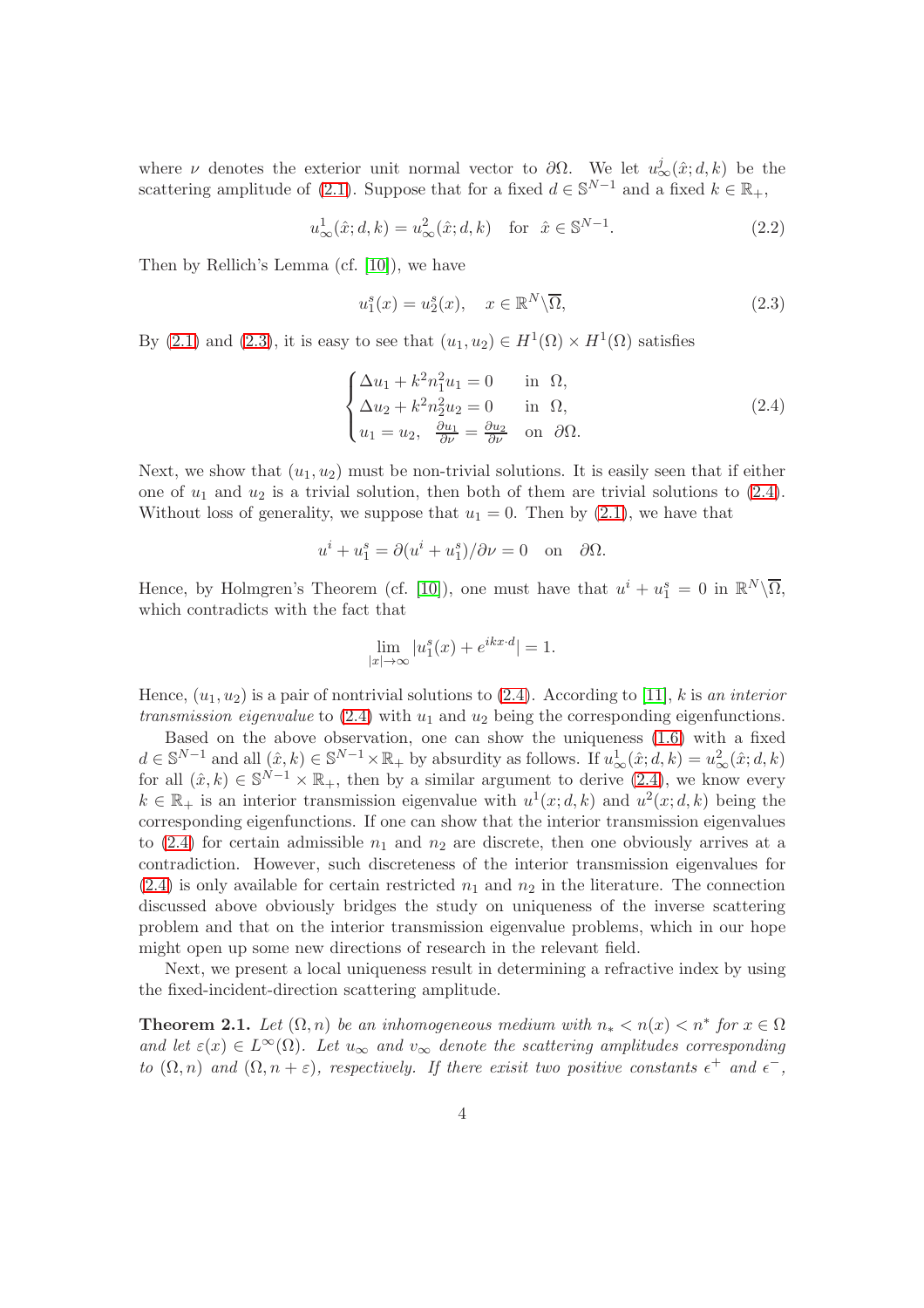and a neighborhood of  $\partial\Omega$ , neigh $(\partial\Omega)$ , such that  $\epsilon^+ < \epsilon^- < n_*$ ,  $\varepsilon(x) \geq -\epsilon^-$  for  $x \in \Omega$ , and either  $\varepsilon(x) \geq \epsilon_+$  or  $\varepsilon(x) \leq -\epsilon_+$  for  $x \in \text{neigh}(\partial\Omega)$ . Then one cannot have that

$$
u_{\infty}(\hat{x}; d, k) = v_{\infty}(\hat{x}; d, k)
$$
\n(2.5)

for any fixed  $d \in \mathbb{S}^{N-1}$ , and all  $(\hat{x}, k) \in \mathbb{S}^{N-1} \times \mathbb{R}_+$ .

*Proof.* Assume that (2.5) holds for a fixed  $d \in \mathbb{S}^{N-1}$  and all  $(\hat{x}, k) \in \mathbb{S}^{N-1} \times \mathbb{R}_+$ . Then, according to our earlier discussion, we know that every  $k \in \mathbb{R}_+$  is an interior transmission eigenvalue to

$$
\begin{cases} \Delta u + k^2 n^2 u = 0 & \text{in } \Omega, \\ \Delta v + k^2 (n + \varepsilon)^2 v = 0 & \text{in } \Omega, \\ u = v, & \frac{\partial u}{\partial \nu} = \frac{\partial v}{\partial \nu} & \text{on } \partial \Omega. \end{cases}
$$
 (2.6)

However, in [24], it is shown that provided n and  $\varepsilon$  satisfy the assumptions stated in the theorem, the interior transmission eigenvalue problem (2.6) possesses (at most) a discrete set of eigenvalues, which immediately yields a contradiction.

The proof is completed.

#### $\Box$

# 3 Uniqueness in determining a constant refractive index

In this section, we shall prove that an inhomogeneous medium with a constant refractive index can be uniquely determined by a single far-field measurement. Indeed, we have

**Theorem 3.1.** Let  $(\Omega, n)$  be an inhomogeneous medium with the refractive index n being a complex-valued constant such that  $\Im n \geq 0$  and  $0 < |n| \leq n^*$ , and let  $u_{\infty}(\hat{x}; d, k)$  be the associated scattering amplitude. Then there exists a positive constant  $k_0$ , depending only on  $n^*$  and  $\Omega$ , such that n is uniquely determined by  $u_{\infty}(\hat{x}; d, k)$  with any fixed  $0 < k < k_0$ ,  $d \in \mathbb{S}^{N-1}$ , and all  $\hat{x} \in \mathbb{S}^{N-1}$ .

*Remark* 3.1. In Theorem 3.1, we allow *n* to be complex-valued.  $\Im n$  is known as absorbing or damping coefficient of the acoustic medium  $(\Omega, n)$ .

*Proof.* As before, we shall prove the theorem by absurdity. Let  $(\Omega, \tilde{n})$  be another inhomogeneous medium with the refractive index  $\tilde{n}$  being a constant such that  $\Im \tilde{n} \geq 0$ ,  $0 < |\widetilde{n}| \le n^*, \widetilde{n} \ne n$  and

$$
u_{\infty}(\hat{x}; d, k) = v_{\infty}(\hat{x}; d, k) \quad \text{for fixed } k > 0 \text{ and } d \in \mathbb{S}^{N-1}, \text{ and all } \hat{x} \in \mathbb{S}^{N-1}, \tag{3.1}
$$

where  $v_{\infty}(\hat{x}; d, k)$  denote the scattering amplitude corresponding to  $(\Omega, \tilde{n})$ . By a similar argument to that in deriving (2.4), we know  $(u, v) \in H^1(\Omega) \times H^1(\Omega)$  is a pair of interior transmission eigenfunctions to the following system

$$
\begin{cases} \Delta u + k^2 n^2 u = 0 & \text{in } \Omega, \\ \Delta v + k^2 \tilde{n}^2 v = 0 & \text{in } \Omega, \\ u = v, & \frac{\partial u}{\partial \nu} = \frac{\partial v}{\partial \nu} & \text{on } \partial \Omega. \end{cases}
$$
 (3.2)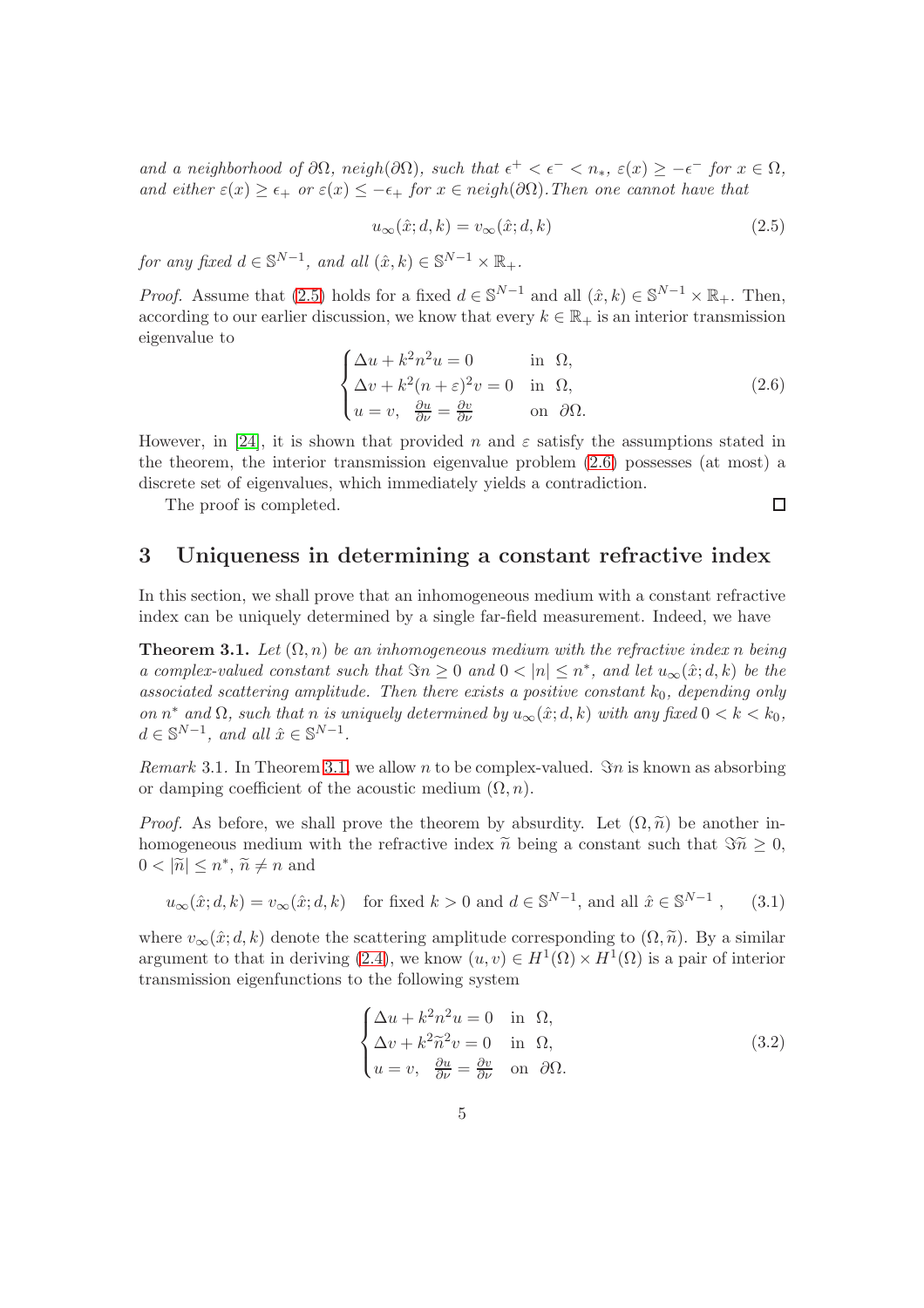$$
w := \frac{u - v}{k^2(\tilde{n}^2 - n^2)}.
$$

It is straightforward to show that  $(w, u) \in H^1(\Omega) \times H^1(\Omega)$  satisfy

$$
\begin{cases}\n\Delta w + k^2 n^2 w = v & \text{in } \Omega, \\
\Delta v + k^2 \tilde{n}^2 v = 0 & \text{in } \Omega, \\
w = 0, \quad \frac{\partial w}{\partial \nu} = 0 & \text{on } \partial \Omega.\n\end{cases}
$$
\n(3.3)

Next, multiplying both sides of the first equation in (3.3) by  $\overline{v}$  and then integrating over  $Ω$ , we have

$$
\int_{\Omega} |v|^2 \, dx = \int_{\Omega} (\Delta w + k^2 n^2 w) \cdot \overline{v} \, dx \tag{3.4}
$$

$$
= \int_{\Omega} (\Delta w + k^2 n^2 w) \cdot \overline{v} \, dx - \int_{\Omega} (\Delta \overline{v} + k^2 \overline{\widetilde{n}}^2 \overline{v}) \cdot w \, dx \tag{3.5}
$$

$$
= \int_{\partial\Omega} \left( \frac{\partial w}{\partial \nu} \cdot \overline{v} - \frac{\partial \overline{v}}{\partial \nu} \cdot w \right) ds(x) + k^2 (n^2 - \overline{\hat{n}}^2) \int_{\Omega} \overline{v} \cdot w \, dx \tag{3.6}
$$

$$
=k^2(n^2-\overline{\widetilde{n}}^2)\int_{\Omega}\overline{v}\cdot w\ dx.
$$
\n(3.7)

From  $(3.4)$  to  $(3.5)$ , we have made use of the second equation in  $(3.3)$ ; from  $(3.5)$  to (3.6), we have made use of Green's formula; and from (3.6) to (3.7), we have made use of the homogeneous boundary conditions for w in  $(3.3)$ . Now, by  $(3.4)$ – $(3.7)$ , we clearly have

$$
\int_{\Omega} |v|^2 \ dx \le 2k^2 n^{*2} \|v\|_{L^2(\Omega)} \|w\|_{L^2(\Omega)}.
$$
\n(3.8)

By Lemma 3.1 in the following, we know that provided  $k_0$  is sufficiently small,

$$
||w||_{L^{2}(\Omega)} \leq C(\Omega) ||v||_{L^{2}(\Omega)},
$$
\n(3.9)

where  $C(\Omega)$  is a positive constant depending only on  $\Omega$ . Finally, we further require that

$$
k_0 < \frac{1}{\sqrt{2C(\Omega)} \ n^*}.\tag{3.10}
$$

 $\Box$ 

Then, by  $(3.8)$ – $(3.10)$ , it is straightforward to show that  $||v||_{L^2(\Omega)} = 0$ , which immediately yields a contradiction.

The proof is completed.

**Lemma 3.1.** Let  $f \in L^2(\Omega)$  and  $w \in H^1(\Omega)$  satisify

$$
\Delta w + k^2 w = f \quad in \ \Omega, \ \ w = 0 \ \ on \ \partial\Omega. \tag{3.11}
$$

Then there exist positive constants  $k_0 = k_0(\Omega)$  and  $C = C(\Omega)$  such that

$$
||w||_{L^{2}(\Omega)} \leq C(\Omega) ||f||_{L^{2}(\Omega)}, \quad \text{for all} \quad k < k_0(\Omega). \tag{3.12}
$$

Set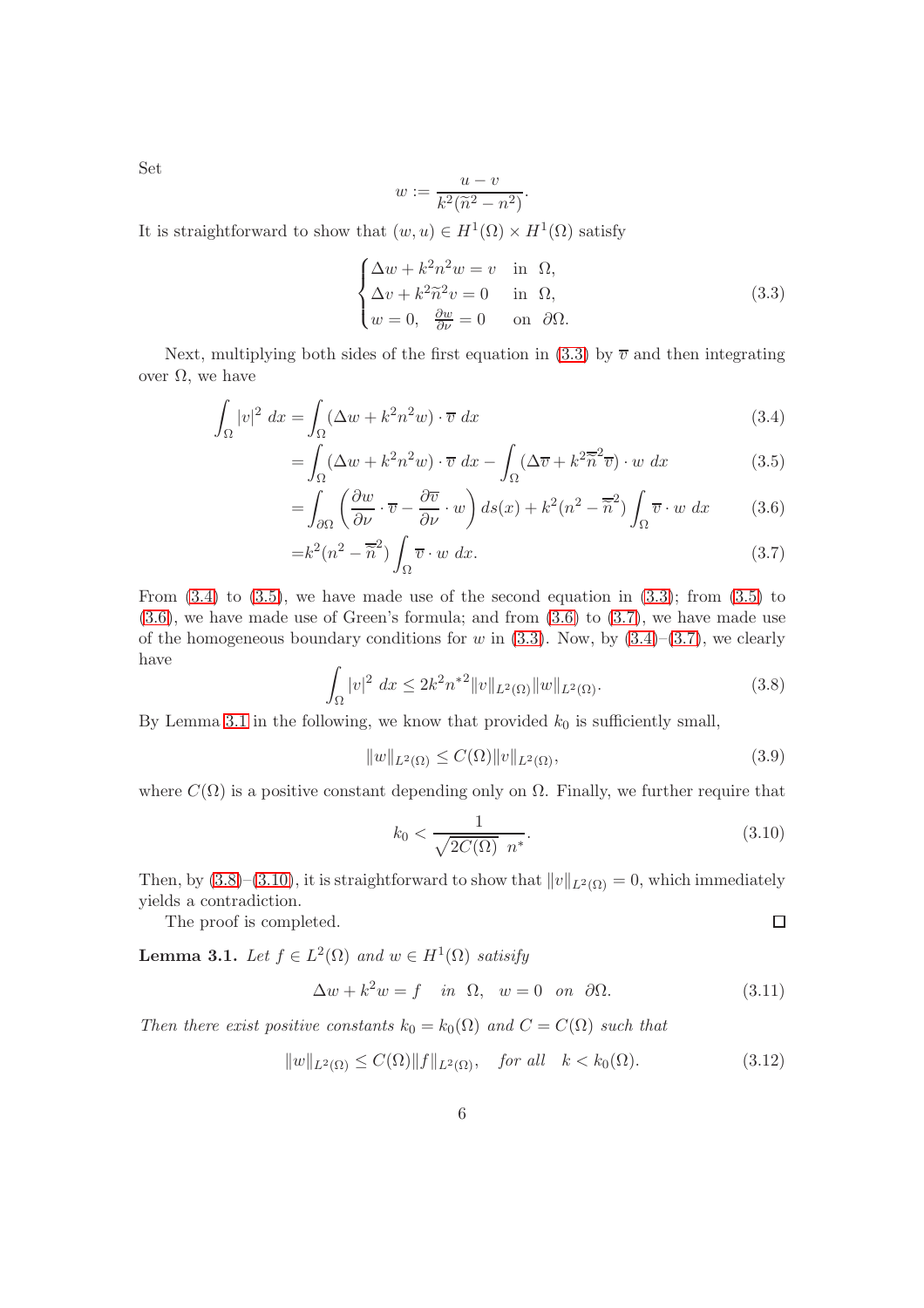Proof. By integrating by parts, we first have

$$
\int_{\Omega} f \cdot \overline{w} \, dx = \int_{\Omega} (\Delta w + k^2 w) \cdot \overline{w} \, dx
$$
\n
$$
= - \int_{\Omega} |\nabla w|^2 \, dx + k^2 \int_{\Omega} |w|^2 \, dx. \tag{3.13}
$$

Next, by Poincaré inequality, we have

$$
\int_{\Omega} |w|^2 dx \le C_1(\Omega) \int_{\Omega} |\nabla w|^2 dx,
$$
\n(3.14)

where  $C_1(\Omega)$  is a positive constant depending only on  $\Omega$ . Then, by (3.13) and (3.14), we further have

$$
\frac{1}{C_1(\Omega)} \int_{\Omega} |w|^2 dx \le \int_{\Omega} |\nabla w|^2 dx \le k^2 \int_{\Omega} |w|^2 dx + |\int_{\Omega} f \cdot \overline{w} dx|
$$
  

$$
\le k^2 \int_{\Omega} |w|^2 dx + \alpha \int_{\Omega} |w|^2 dx + \frac{1}{4\alpha} \int_{\Omega} |f|^2 dx
$$
  

$$
\le k_0^2 \int_{\Omega} |w|^2 dx + \alpha \int_{\Omega} |w|^2 dx + \frac{1}{4\alpha} \int_{\Omega} |f|^2 dx,
$$
 (3.15)

where  $\alpha \in \mathbb{R}_+$ . By choosing

$$
k_0 = \frac{1}{2\sqrt{C_1(\Omega)}}\tag{3.16}
$$

 $\Box$ 

and letting  $\alpha = k_0^2$  in (3.15), we can compute directly that

$$
\int_{\Omega} |w|^2 dx \le 2C_1(\Omega)^2 \int_{\Omega} |f|^2 dx.
$$
\n(3.17)

Therefore, the lemma is proved by taking  $C(\Omega) = \sqrt{2}C_1(\Omega)$ .

|  |                                  |  |  |  | In the rest of this section, we present a uniqueness result in determining a spheri-     |  |  |
|--|----------------------------------|--|--|--|------------------------------------------------------------------------------------------|--|--|
|  |                                  |  |  |  | cally symmetric refractive index by a single far-field measurement without the smallness |  |  |
|  | condition on $k$ in Theorem 3.1. |  |  |  |                                                                                          |  |  |

**Theorem 3.2.** Let  $(\Omega, n)$  be an inhomogeneous medium with a constant refractive index  $n \neq 0$ . Suppose further that  $\Omega = B_R(z) := \{x \in \mathbb{R}^N : |x - z| = R\}$  is a ball centered at  $z \in \mathbb{R}^N$  with radius  $R > 0$ . Then, the ball (that is, R and z) and its refractive index n can be uniquely determined by the far-field pattern  $u_{\infty}(\hat{x}; d, k)$  for all  $\hat{x} \in \mathbb{S}^{N-1}$  with any fixed incident direction  $d \in \mathbb{S}^{N-1}$  and wave number  $k \in \mathbb{R}_+$ .

Proof. We carry out the proof following the argument in [10, Theorem 5.4] for the unique determination of sound-soft balls. Let  $(\Omega, \tilde{n})$  be another spherically symmetric medium with the constant refractive index  $\tilde{n}$ , where  $\tilde{\Omega} = B_{\tilde{R}}(\tilde{z})$ . Denote by  $\tilde{u}_{\infty}(\tilde{x}; d, k)$  the farfield pattern corresponding to  $\tilde{\Omega}$  incited by the plane wave  $u^i = \exp(ikx \cdot d)$ . Assuming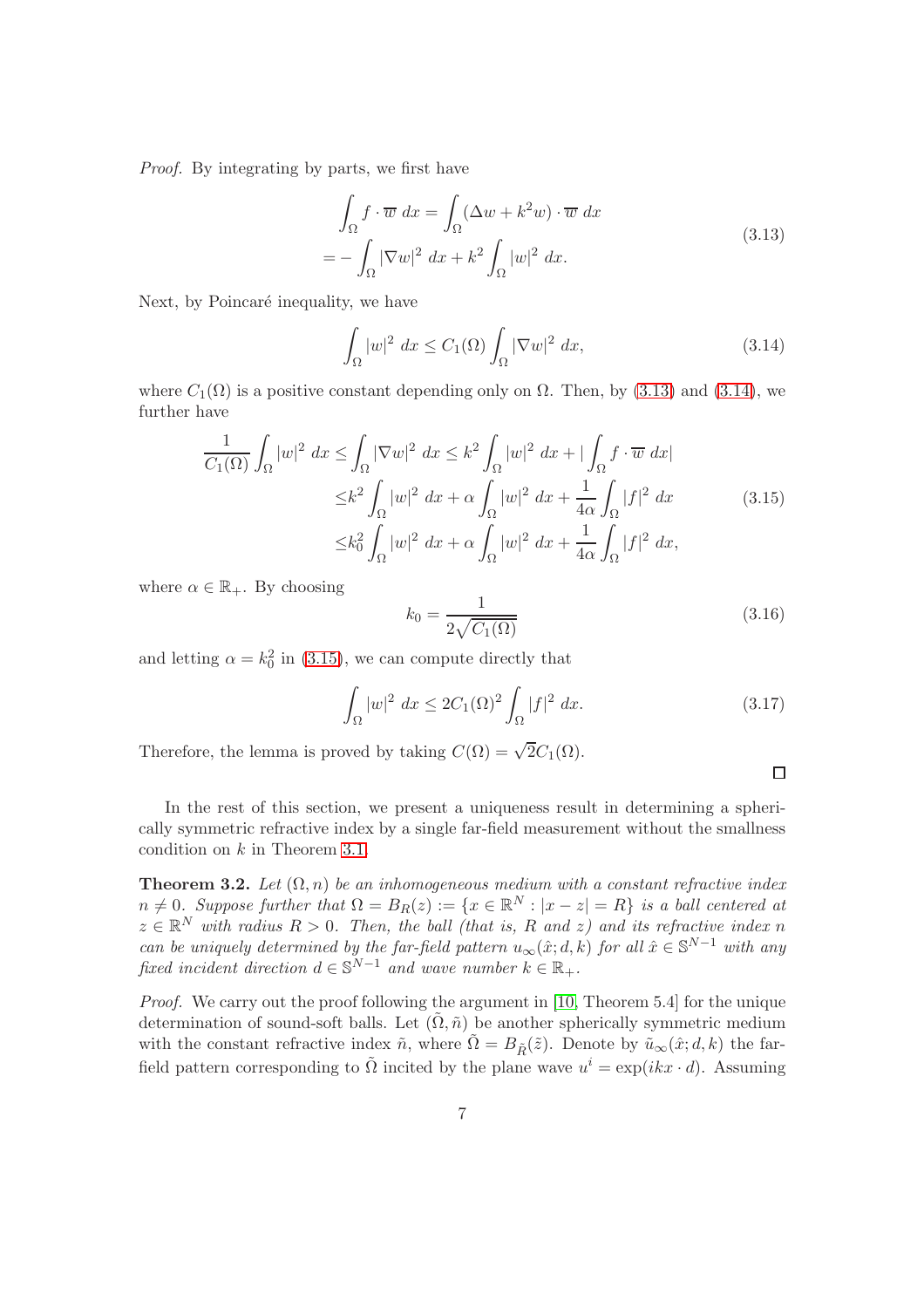$\tilde{u}_{\infty}(\hat{x}; d, k) = u_{\infty}(\hat{x}; d, k)$  for all  $\hat{x} \in \mathbb{S}^{N-1}$   $(N = 2, 3)$ , we shall prove  $z = \tilde{z}$ ,  $R = \tilde{R}$  and  $n = \tilde{n}$ . By Rellich's Lemma, the scattered waves  $u^s(x; B_R(z))$  and  $\tilde{u}^s(x, B_{\tilde{R}}(\tilde{z}))$  coincide in  $\mathbb{R}^N \backslash \overline{B_R(z) \cup B_{\tilde{R}}(\tilde{z})}.$ 

We first prove  $z = \tilde{z}$ , i.e., the centers of  $\Omega$  and  $\tilde{\Omega}$  coincide. Similar to the proof of [10, Theorem 5.4], we claim that the scattered field  $u^s(x; B_R(z))$  can be analytically extended from  $\mathbb{R}^3 \setminus \overline{\Omega}$  into  $\mathbb{R}^3 \setminus \{z\}$ . In fact, this can be derived from the explicit expression of  $u^s$  in terms of  $k, n, R$  and z. Without loss of generality we suppose  $N = 3$ . We make an ansatz on the scattered field  $u^s(x; B_R(z))$  and the transmitted wave  $u(x; B_R(z))$  that

$$
u^{s}(x; B_{R}(z)) = \sum_{m=0}^{\infty} i^{m} (2m+1) A_{m} h_{m}^{(1)}(k|x-z|) P_{m}(\cos \theta), \quad A_{m} \in \mathbb{C}, \quad |x| > R,
$$
\n(3.18)

$$
u(x; B_R(z)) = \sum_{m=0}^{\infty} i^m (2m+1) B_m j_m(kn|x-z|) P_m(\cos \theta), \quad B_m \in \mathbb{C}, \quad |x| < R,
$$

where  $h_m^{(1)}$  denotes the Hankel function of the first kind of order m,  $j_m$  the Bessel functions of order m,  $P_m$  the Legendre polynomials and  $\theta$  the angle between d and  $x-z$ . Recalling the Jacobi-Anger expansion (see e.g., [10, (2.46)])

$$
e^{ikx \cdot d} = e^{ikz \cdot d} e^{ik(x-z) \cdot d} = e^{ikz \cdot d} \sum_{m=0}^{\infty} i^m (2m+1) j_m(k|x-z|) P_m(\cos \theta), \quad x \in \mathbb{R}^3,
$$

and taking into account the transmission conditions between u and  $u^s$  on  $|x| = R$ , we obtain the following algebraic equations for  $A_m$  and  $B_m$ :

$$
\begin{pmatrix} h_m^{(1)}(t) & -j_m(tn) \ t h_m^{(1)\prime}(t) & -tn j_m'(tn) \end{pmatrix} \begin{pmatrix} A_m \ B_m \end{pmatrix} = -e^{ikz \cdot d} \begin{pmatrix} j_m(t) \ t j_m'(t) \end{pmatrix}, \quad t := kR.
$$

Simple calculations show that

$$
A_n = -e^{ikz \cdot d} \frac{j'_m(t) j_m(t_n) - n j_m(t) j'_m(t_n)}{h_m^{(1)}(t) j_m(t_n) - n h_m^{(1)}(t) j'_m(t_n)}.
$$

By the asymptotic behavior of the spherical Bessel and Hankel functions as  $n \to \infty$  and their differential formulas (see, e.g., [10, Chapter 2.4]), we have

$$
\begin{array}{rcl} j_m(t) & = & \displaystyle \frac{t^m}{(2m+1)!!} \left(1 + \mathcal{O}(\frac{1}{m})\right), \quad j_m'(t) = \frac{nt^{m-1}}{(2m+1)!!} \left(1 + \mathcal{O}(\frac{1}{m})\right), \\[0.2cm] h_m^{(1)}(t) & = & \displaystyle \frac{(2m-1)!!}{i\,t^{m+1}} \left(1 + \mathcal{O}(\frac{1}{m})\right), \quad h_m^{(1)\prime}(t) = -\displaystyle \frac{(m+1)\,(2m-1)!!}{i\,t^{m+2}} \left(1 + \mathcal{O}(\frac{1}{m})\right), \end{array}
$$

where  $m!! = 1 \cdot 3 \cdot 5 \cdots m$  for any odd number  $m \in \mathbb{N}^+$ . Inserting the previous asympotics into the expression of  $A_n$  leads to the estimate

$$
A_m = \mathcal{O}\left(\frac{t^{2m+1}}{(2m+1)!!\ (2m+1)!!}\right) \quad \text{as} \quad m \to \infty,
$$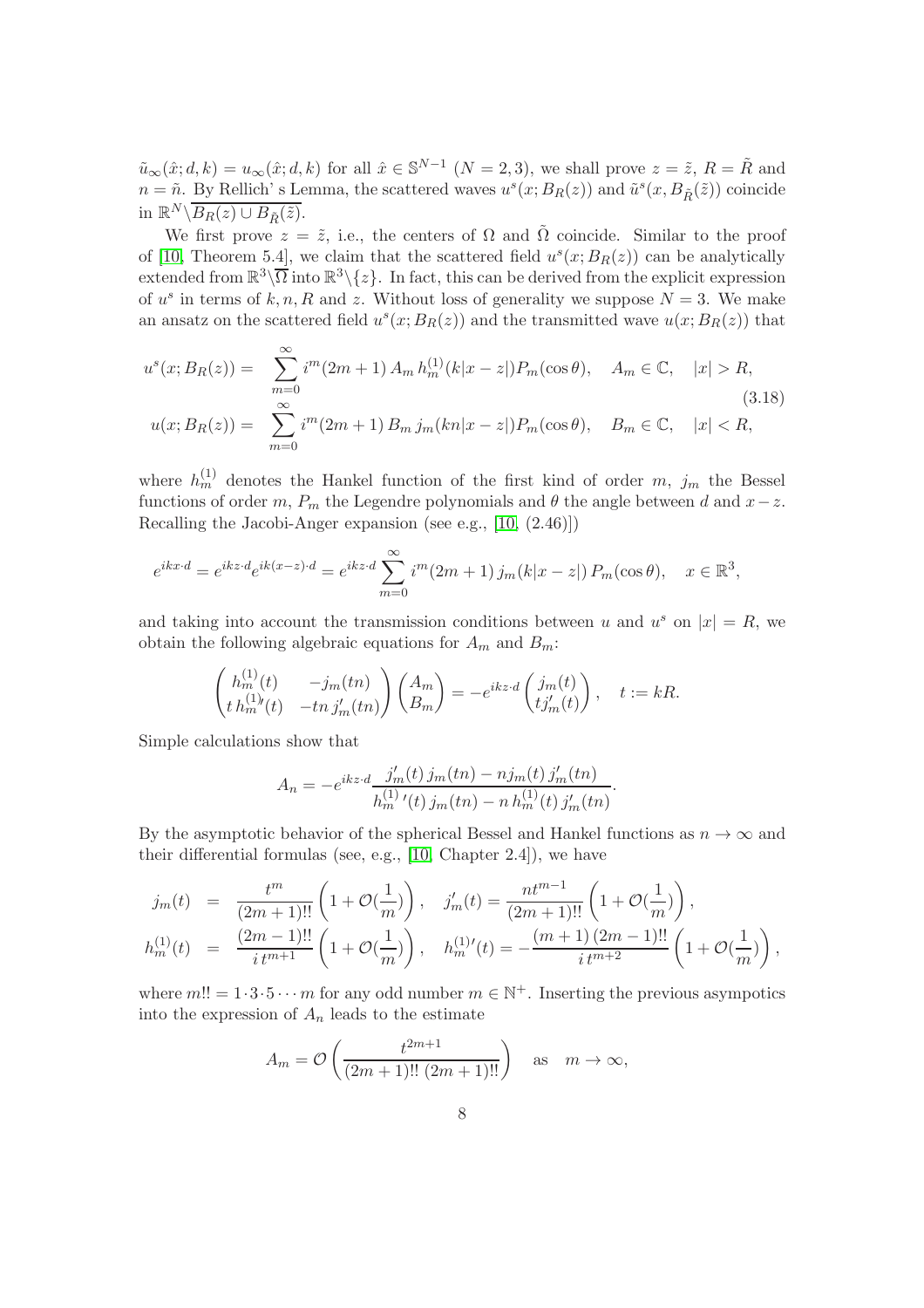and thus

$$
(2m+1)A_m h_m^{(1)}(k|x-z|) = \mathcal{O}\left(\frac{R^{2m+1}k^m}{|x-z|^{m+1}(2m+1)!!}\right)
$$

.

This implies that the scattered field  $u^s(x, B_R(z))$  converges uniformly in any compact subset of  $\mathbb{R}^3\setminus\{z\}$ . Analogously,  $\tilde{u}^s(x, B_{\tilde{R}}(\tilde{z}))$  has an extension from  $\mathbb{R}^3\setminus\overline{B_{\tilde{R}}(\tilde{z})}$  into  $\mathbb{R}^3\setminus\{\tilde{z}\}.$  Now, we assume  $z \neq \tilde{z}$ . Defining  $u^s(x, B_R(z))|_{x=z} := \tilde{u}^s(z, B_{\tilde{R}}(\tilde{z}))$ , we obtain an entire function  $u^s(x, B_R(z))$  that satisfies the Helmholtz equation and the Sommerfeld radiation condition, leading to  $u^s(x, B_R(z)) = 0$  in  $\mathbb{R}^3$ . This contradiction indicate that one must have  $z = \tilde{z}$ .

From the series (3.18), one readily concludes that  $u_{\infty}$  and  $\tilde{u}_{\infty}$  depend only on the angle  $\theta$  between the incident direction d and the observation direction  $(x - z)/|x - z|$ z. Hence, the relation  $\tilde{u}_{\infty}(\hat{x}; d, k) = u_{\infty}(\hat{x}; d, k)$  for one incident direction implies the coincidence of far-field patterns for all incident directions. Consequently, we have  $R = R$ and  $n = \tilde{n}$  due to the uniqueness in the inverse medium problem using all incident and observation directions; see e.g., [10, Chapter 10.2] where the refractive index is allowed to be piecewise continuous. This completes the proof in 3D.

For the two-dimensional case, the determination of the center of the disc  $B_R(z)$  can be shown in a completely manner to the 3D case. As soon as the center of  $B_R(z)$  is recovered, the uniqueness in determining  $R$  and  $n$  directly follows from the uniqueness in determining a potential for the 2D Schrödinger equation in  $[5]$ ; see also [4] and [15].

The proof is completed.

By the invariance of the Helmholtz equation under rotations, it is easily verified that for an inhomogeneous medium  $(B_R(z), n(|x-z|))$ , knowing the scattering amplitude for a fixed incident direction is equivalent to knowing the scattering amplitude for all incident directions. Hence, by a completely similar argument to the proof of Theorem 3.2, we have

**Theorem 3.3.** Let  $\Omega := B_R(z)$  be a ball of radius  $R > 0$  centered at z in  $\mathbb{R}^N$ . Let  $(\Omega, n)$  be an inhomogeneous medium with the refractive index  $n := n(|x - z|) \in L^{\infty}(\Omega)$ being a complex-valued function of  $|x - z|$ . It is supposed that the center z is known in advance. Then the refractive index n can be uniquely determined by the associated scattering amplitude  $u_{\infty}(\hat{x}; d, k)$  with any fixed  $k \in \mathbb{R}_+$ ,  $d \in \mathbb{S}^{N-1}$  and all  $\hat{x} \in \mathbb{S}^{N-1}$ .

## 4 Concluding remarks

One of the classical inverse scattering problems is the so-called obstacle problem. Let D be a bounded Lipschitz domain such that  $\mathbb{R}^N \setminus \overline{D}$  is connected. Consider the following

 $\Box$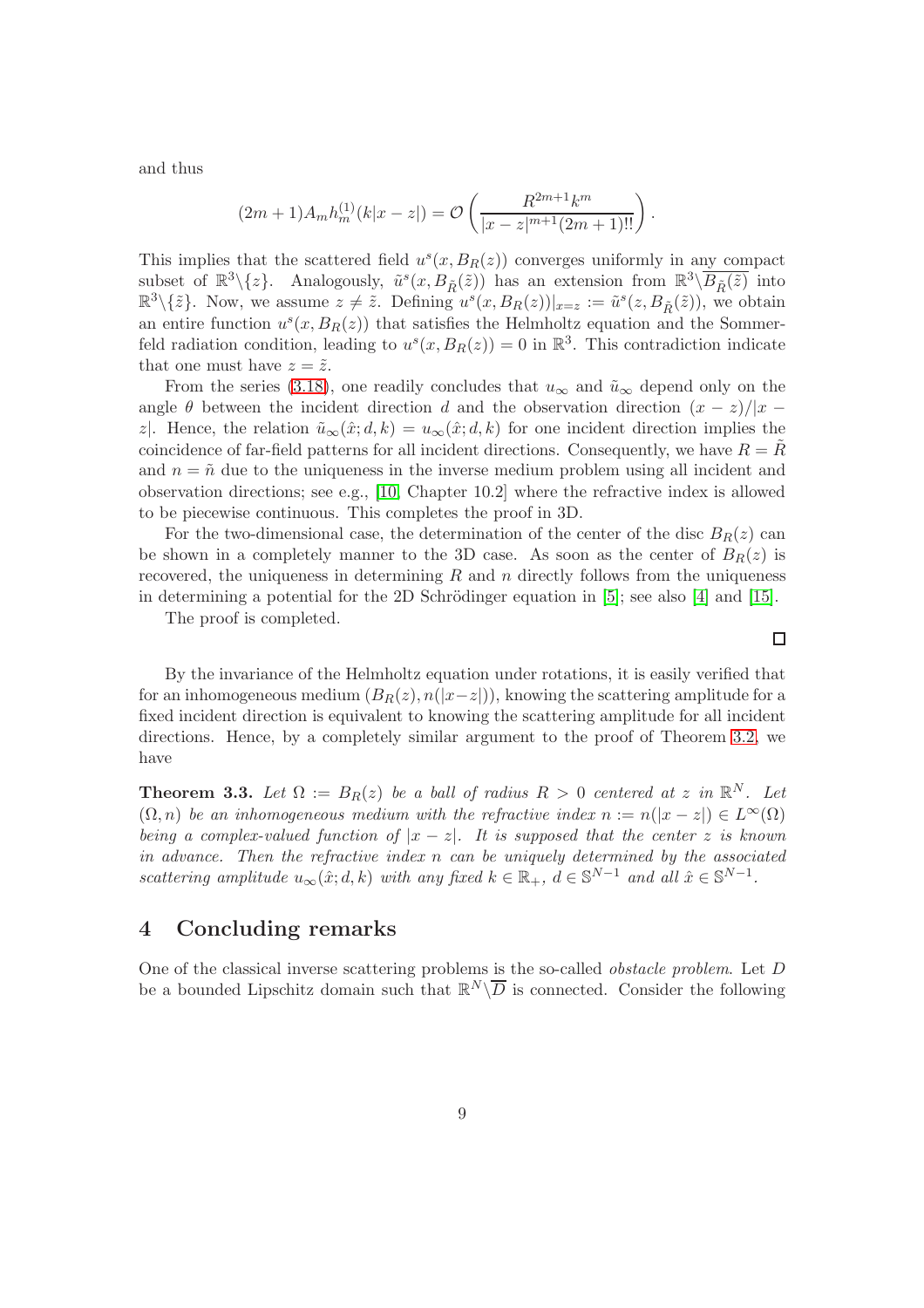scattering problem

$$
\begin{cases}\n\Delta u + k^2 u = 0 & \text{in } \mathbb{R}^N \setminus \overline{D}, \\
u = u^i + u^s & \text{in } \mathbb{R}^N \setminus \overline{D}, \\
u = 0 & \text{on } \partial D, \\
\lim_{|x| \to \infty} |x|^{\frac{N-1}{2}} \left\{ \frac{\partial u^s(x)}{\partial |x|} - iku^s(x) \right\} = 0.\n\end{cases}
$$
\n(4.1)

The scattered field in  $(4.1)$  possesses the same asymptotic expansion as that in  $(1.4)$ . The inverse obstacle scattering problem is to recover D by knowledge of  $u_{\infty}(\hat{x}; d, k)$ . D is known as a sound-soft obstacle in the physical literature. It has been long conjectured that D can be uniquely determined by a single far-field measurement, namely  $u_{\infty}(\hat{x}; d, k)$ for all  $\hat{x} \in \mathbb{S}^{N-1}$ , but fixed  $k \in \mathbb{R}_+$  and  $d \in \mathbb{S}^{N-1}$ . We note that the inverse obstacle problem is formally posed by a single far-field measurement. The first uniqueness result is due to Schiffer (cf. [16]), where the uniqueness was established by infinitely many farfield measurements, namely  $u_{\infty}(\hat{x}; d, k)$  with all  $\hat{x} \in \mathbb{S}^{N-1}$ , and either i). a fixed  $d \in \mathbb{S}^{N-1}$ and infinitely many k's; or ii). a fixed  $k \in \mathbb{R}_+$  and infinitely many d's. The corresponding proof is based on an absurdity argument, and the essential ingredient is the discreteness of the Dirichlet eigenvalues for the negative Laplacian in a bounded domain. In this sense, our argument in Section 2 on uniquely determining a generic inhomogeneous medium can be taken as a counterpart to Schiffer's argument on uniquely determining a generic sound-soft obstacle. However, in order to establish the uniqueness in determining a generic inhomogeneous medium, one has to deal with the more challenging nonlinear and non-selfadjoint interior transmission eigenvalue problems (2.4). We conjecture that a generic refractive index  $n(x)$  can be uniquely determined the formally-determined fixedincident-direction scattering amplitude. A possible way to achieve this goal is to study the discreteness of the interior transmission eigenvalues of (2.4), but one needs to peel off the 'singular regions' where  $n_1 = n_2$  from exterior. We shall present such a study in the future.

By using the fact that there exists a lower bound on the Dirichlet eigenvalues, Colton and Sleeman established the uniqueness with a single far-field measurement for the inverse obstacle problem provided the obstacle is sufficiently small (see [12]). Our uniqueness in Section 3 on uniquely determining a constant refractive index by a single far-field measurement can be taken as a counterpart to that uniqueness due to Colton and Sleeman. In order to prove Theorem 3.1, we actually have shown that there is a lower bound for the positive interior transmission eigenvalues of (3.1). The lower bound of positive interior transmission eigenvalues was also considered in [7]. However, our approach works in a more general setting than that was considered in [7]. Finally, we note that there are some significant progresses in uniquely determining a generic obstacle by using a single far-field measurement even without the smallness condition; see  $[1, 8, 19, 20]$  and the references therein. We believe that a generic constant refractive index can also be uniquely determined by a single far-field measurement without the smallness condition posed in Theorem 3.1. Indeed, Theorems 3.2 and 3.3 cast some light on this conjecture.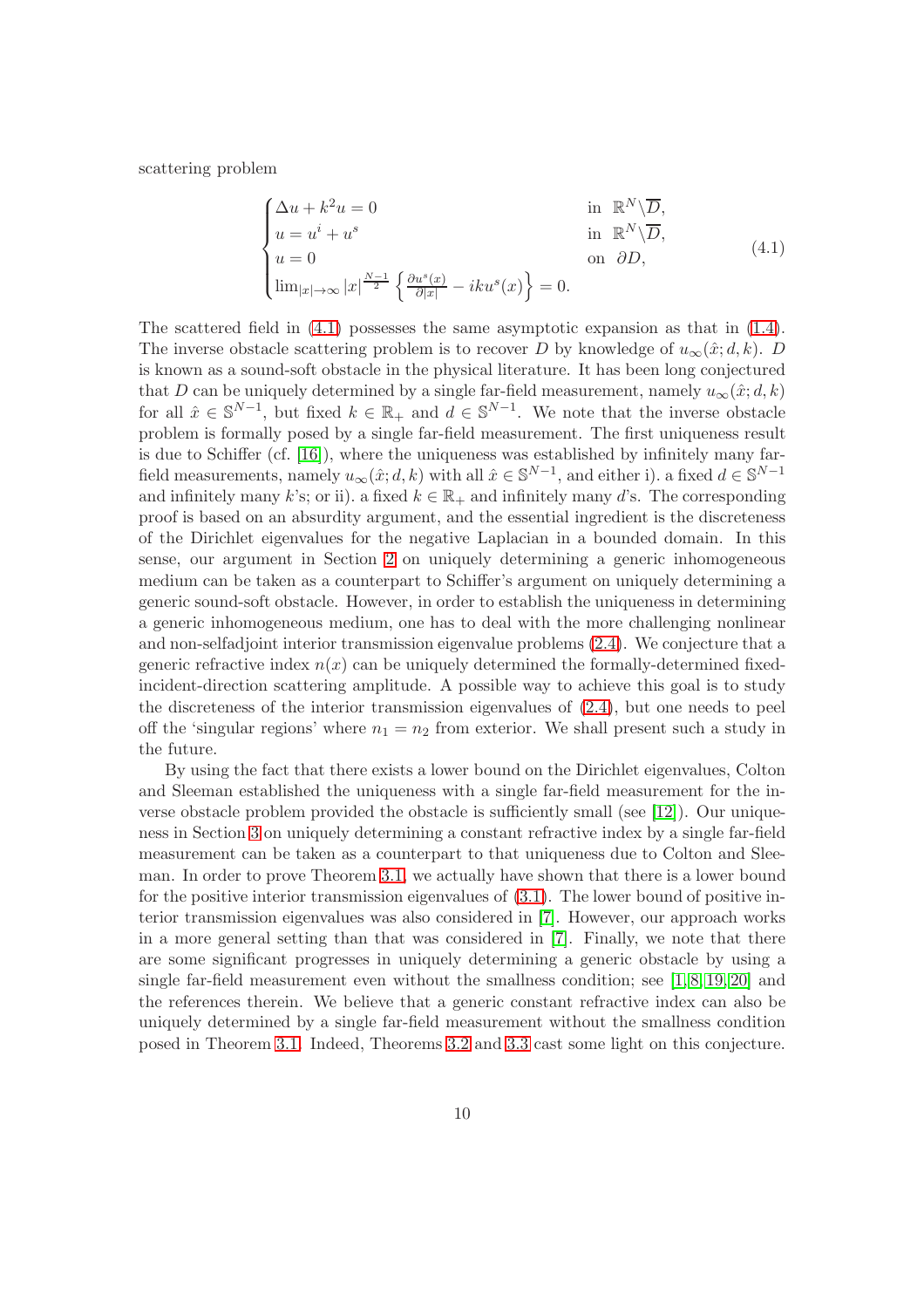## Acknowledgement

The first author gratefully acknowledges the support by the German Research Foundation (DFG) under Grant No. HU 2111/1-1. The work of Hongyu Liu was supported by NSF grant, DMS 1207784.

# References

- [1] G. Alessandrini and L. Rondi, Determining a sound-soft polyhedral scatterer by a single far-field measurement, Proc. Amer. Math. Soc., 133 (2005), 1685–1691.
- [2] H. Ammari and H. Kang, Reconstruction of small inhomogeneities from boundary measurements, Lecture Notes in Mathematics, 1846, Springer-Verlag, Berlin, 2004.
- [3] H. Ammari and H. Kang, Polarization and moment tensors. With applications to inverse problems and effective medium theory, Applied Mathematical Sciences, Springer, New York, 2007.
- $[4]$  E. Blasten, The inverse problem of the Schrödinger equation in the plane: a dissection of Bukhgeim's result, arXiv: 1103.6200
- [5] A. L. Bukhgeim, Recovering a potential from Cauchy data in the two dimensional case, J. Inverse and Ill-posed Problem, 16 (2008), 19–33.
- [6] F. Cakoni and D. Colton, A Qualitative Approach to Inverse Scattering Theory, Springer-Verlag, 2014.
- [7] F. Cakoni and D. Gintides, New results on transmission eigenvalues, Inverse Problems and Imaging, 4 (2010), 39–48.
- [8] J. Cheng and M. Yamamoto, Uniqueness in an inverse scattering problem within non-trapping polygonal obstacles with at most two incoming waves, **19** (2003), 1361– 1384.
- [9] D. Colton, A. Kirsch and L. Päivärinta, Far-field patterns for acoustic waves in an inhomogeneous medium, SIAM J. Math. Anal.,  $20$  (1989), pp. 1472–1483.
- [10] D. Colton and R. Kress, Inverse Acoustic and Electromagnetic Scattering Theory, 2nd Ed., Springer, New York, 1998.
- [11] D. Colton and P. Monk, The inverse scattering problem for time-harmonic acoustic waves in an inhomogeneous medium, Quart. J. Mech. Appl. Math., 41 (1988), pp. 1472–1483.
- [12] D. Colton and B. D. Sleeman, Uniqueness theorems for the inverse problem of *acoustic scattering*, IMA J. Appl. Math.,  $31$  (1983),  $253-259$ .